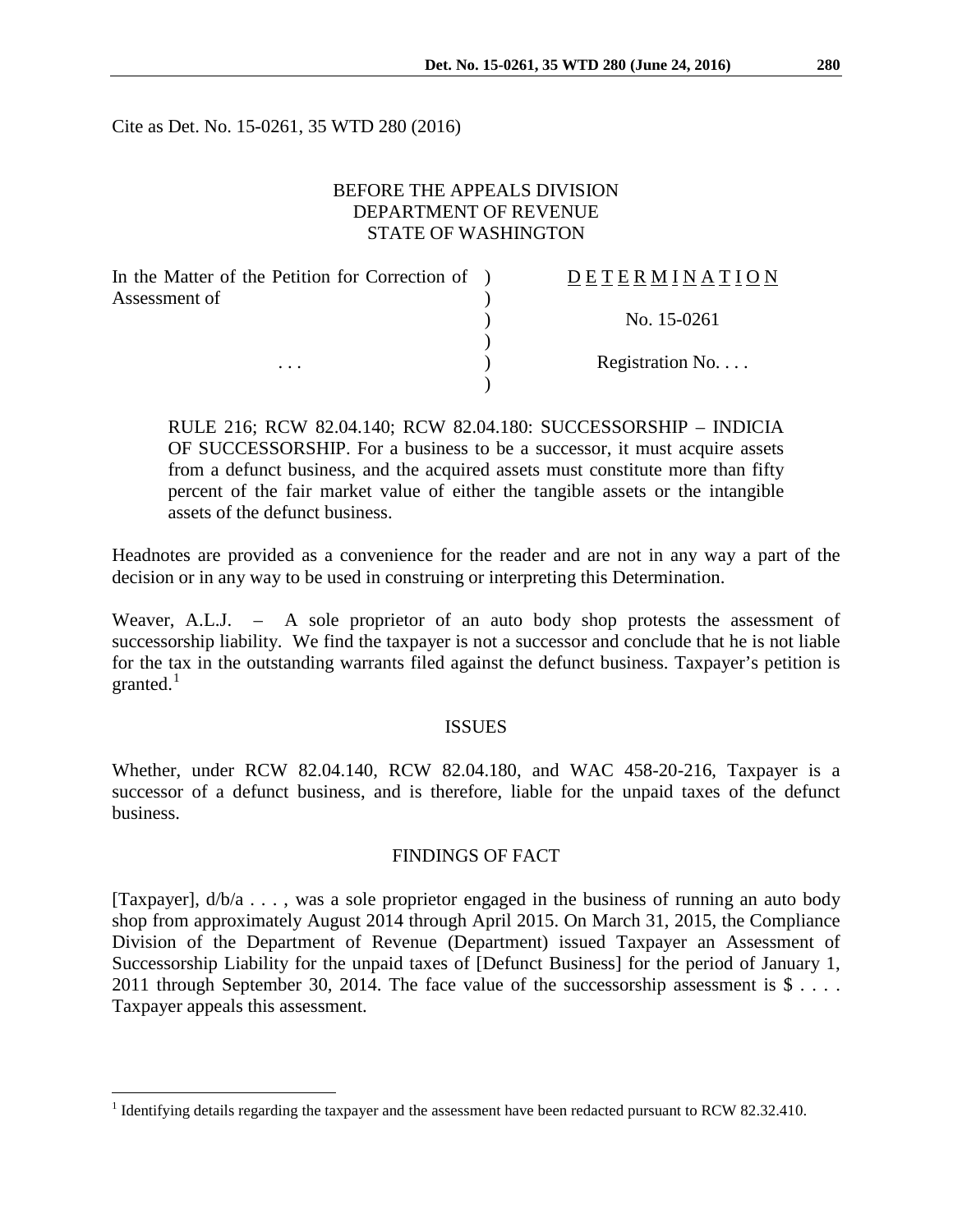The Defunct Business operated in . . . , Washington as a used automobile dealer from June 1, 2011 through September 23, 2014. The Defunct Business was closed due to the imposition and posting of a final order to revoke its certificate of registration, posted by the Department of Revenue (Department). The final order of revocation was posted at the Defunct Business address on September 23, 2014.

The Department's Compliance Division issued Warrant No. . . . against the Defunct Business on January 23, 2014, Warrant No. . . . against the Defunct Business on January 30, 2014, and Warrant No. . . . against the Defunct Business on October 24, 2014. On August 13, 2015, the Department's Compliance Division issued Warrant No. . . . against Defunct Business. These Warrants all remain unpaid.

After the business certificate of the Defunct Business was revoked, the Compliance Division made random visits to ensure the Defunct Business was not operating in violation of the revocation order. On March 26, 2015, the Compliance Division discovered the revocation order was removed from the door upon which it was posted.

The Compliance Division visited the Defunct Business location and asked an employee at the location to call the Defunct Business's only registered corporate officer. By telephone, the Compliance Division asked the corporate officer if he was continuing to operate the business in violation of the posted revocation. The corporate officer said that he was not and indicated that a new person was operating the business. The Defunct Business's corporate officer advised the Compliance Division that there was another certificate of registration posted at the location in Taxpayer's name. The Compliance Division confirmed that Taxpayer's certificate of registration was posted at the location.

The Compliance Division asked the corporate officer of the Defunct Business if he worked for Taxpayer. The corporate officer of the Defunct Business said that he used to work for Taxpayer but did not do so any longer. The Compliance Division asked the corporate officer of the Defunct Business if he sold the Defunct Business to Taxpayer. The corporate officer said no. The corporate officer of the Defunct Business did say that he owed Taxpayer money and, to pay off his personal debt, he gave Taxpayer a paint booth and a framing machine. The officer of the Defunct Business stated that there was no documentation for this transaction.

On March 31, 2015, Taxpayer called the Compliance Division and said that he waived a debt that the Defunct Business owed him in exchange for the paint booth and framing machine. Taxpayer states that the corporate officer of the Defunct Business asked Taxpayer for a loan to pay his taxes. Taxpayer lent the corporate officer \$ . . . in August, 2014. On September 3, 2014, the corporate officer asked Taxpayer for an additional  $\hat{\mathcal{S}}$ .... Taxpayer and the corporate officer entered into a contract, dated September 3, 2014, which stated that Taxpayer would receive rights to ownership of a paint booth and frame machine from the corporate officer of the Defunct Business, in exchange for the  $\$\ldots\]$ , in the event the corporate officer could not repay the loan.<sup>[2](#page-1-0)</sup> According to Taxpayer, in about November 2014, the corporate officer of the Defunct Business

<span id="page-1-0"></span> $2$  We note that the contract was between Taxpayer and the corporate officer of the Defunct Business in a personal capacity. The contract was not between Taxpayer and the Defunct Business itself.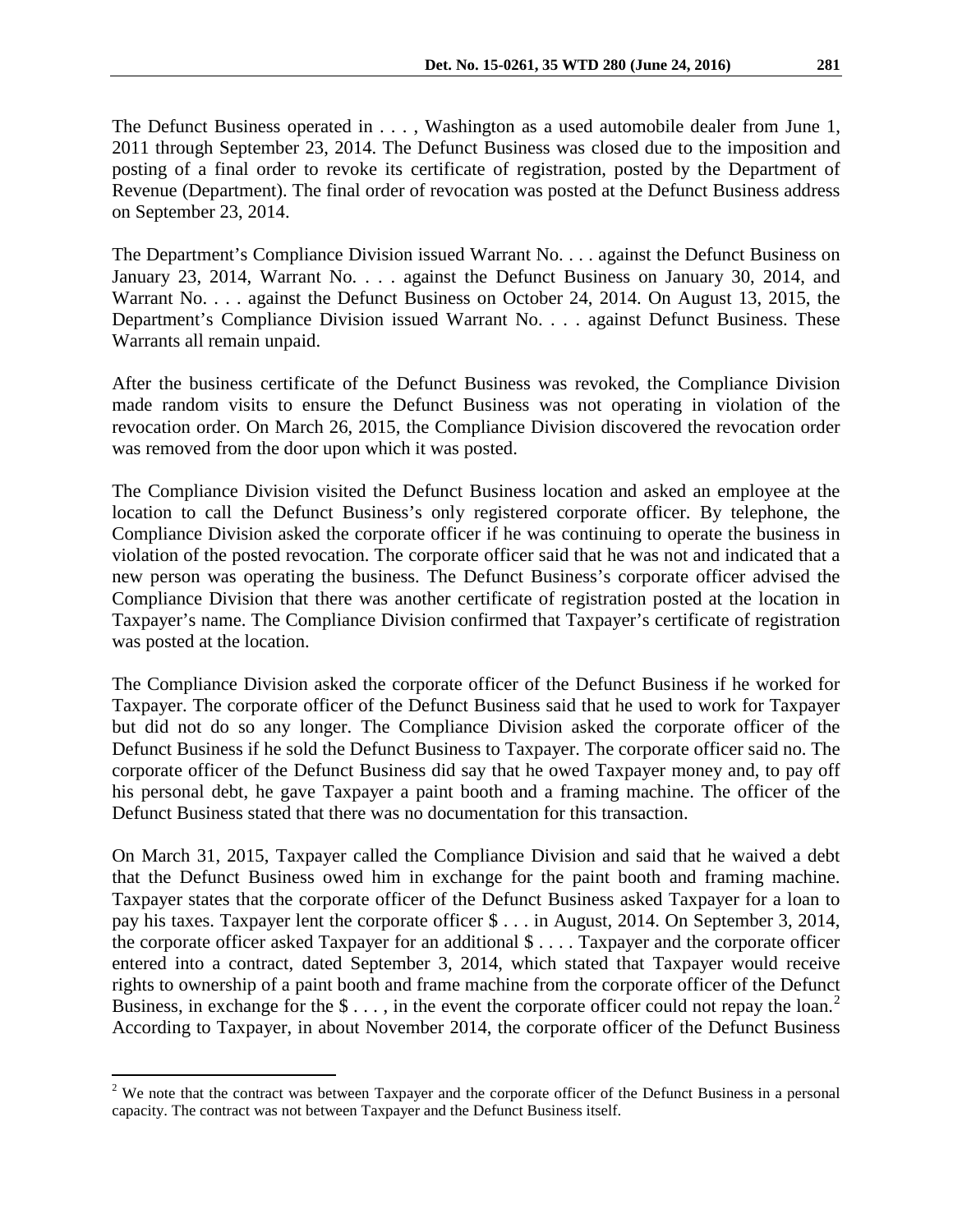informed Taxpayer that he could not repay the loan and Taxpayer took possession of the paint booth and frame machine.<sup>[3](#page-2-0)</sup>

After revoking the business certificate of the Defunct Business, the Compliance Division made a nationwide search for UCC security agreements for Taxpayer, under his personal name, trade name, social security number, and the name of the Defunct Business. The Compliance Division found no filing or any type of security agreement. The Compliance Division did not find any written notice to the Department from Taxpayer of any acquisition of the Defunct Business's assets.

The Compliance Division took photographs of Taxpayer's business on April 14, 2015, and established that Taxpayer was operating at the same business address as the Defunct Business. The signage outside the premises displayed the Defunct Business's name and the Defunct Business's telephone number. The Compliance Division noticed a yellow checkered taxi cab on the premises, which was also on the premises during the time the Defunct Business was operating. The Compliance Division also saw the paint booth and framing machine on the premises.

On appeal, Taxpayer states that he rented space at the business location from the same landlord who rented space to the Defunct Business. Taxpayer indicates that the work area where he operated his body shop was in back of the building that the Defunct Business used as its used car showroom. Taxpayer states that he paid the landlord  $\frac{1}{2}$ ... /month in rent and that amount gave Taxpayer the right to use about 70 square feet on the south side of the building to store his tools, the 300 square feet where the frame machine and paint booth were located, and about 500 square feet of the parking lot on the south side of the building. Taxpayer states that he never purchased or rented space from the Defunct Business. Taxpayer maintains that he ran a separate auto body business that had no affiliation with the Defunct Business's used car operation.

According to Taxpayer, the Defunct Business once rented the entire building, but when the Defunct Business could not pay the rent, the landlord began renting portions of the building (and parking lot) to other businesses, including himself. For example, Taxpayer states that there was an auto detail shop and an airport valet company that also rented space at the business location from the landlord during the time Taxpayer was engaged in his auto body business.

Taxpayer states that he never put up a sign for his business, but did have a logo designed. Taxpayer estimated that he operated the business part-time for about four months.<sup>[4](#page-2-1)</sup> Taxpayer closed his business in April, 2015, when it became clear that he would not make any money. According to Taxpayer, the landlord claimed the paint booth belonged to him, because it was affixed to the floor. As of the date of the hearing, the frame machine was still at the location.

Taxpayer states that he never knowingly purchased anything from the Defunct Business. According to his records, he took possession of the frame machine and paint booth from the

<span id="page-2-0"></span><sup>&</sup>lt;sup>3</sup> Taxpayer states that the frame machine was in poor condition and that its hydraulic system leaked. Taxpayer estimates that its value was about \$ . . . . Taxpayer estimates that the value of the paint booth was approximately \$ . . . .

<span id="page-2-1"></span><sup>&</sup>lt;sup>4</sup> Taxpayer's primary source of employment was as a truck driver.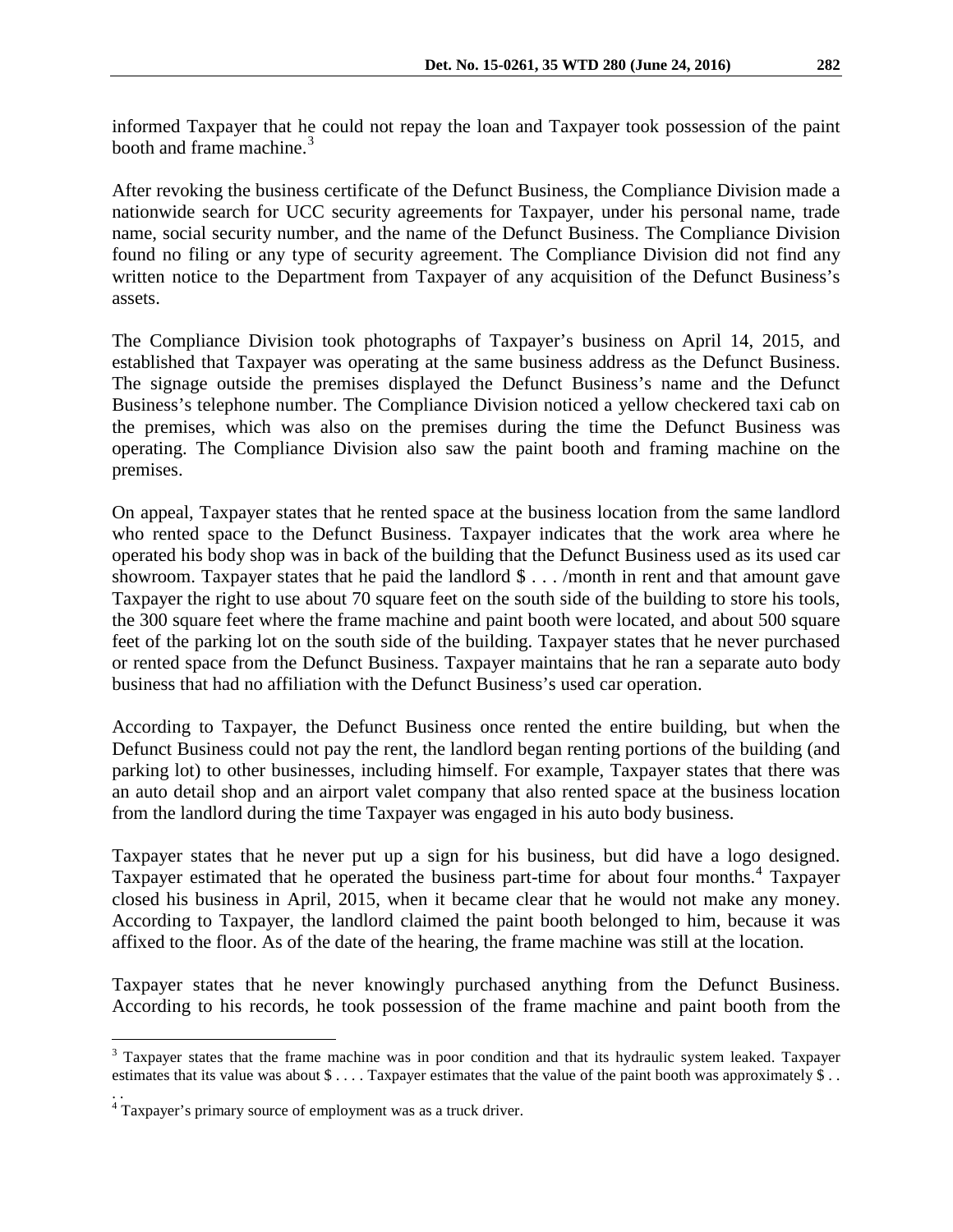corporate officer of the Defunct Business in repayment of a personal loan. Taxpayer states that he does not own the yellow checkered taxi cab and does not know who does. Taxpayer indicated that the corporate officer of the Defunct Business was not involved in Taxpayer's business, other than to help obtain parts for cars that Taxpayer was repairing. Taxpayer states that he never paid any money to the corporate officer as an employee. Taxpayer denies that the corporate officer was ever an employee of Taxpayer's and there is no documentary evidence in the record that the corporate officer ever worked for Taxpayer. Taxpayer states that he, at all times, was engaged in a separate line of business from the Defunct Business and he does not know what happened to the used car inventory, or any of the other assets of the Defunct Business.

The Compliance Division bases its successorship assessment on the following: 1) An allegation that the Taxpayer acquired assets of the Defunct Business in the form of the paint booth and the frame machine; and 2) a finding that Taxpayer was operating at the Defunct Business's business location, using the same signage, reputation, and goodwill of the Defunct Business.

# ANALYSIS

RCW 82.32.140 provides that if a taxpayer quits doing business and any tax is not paid within ten days from the date of the disposal, a successor shall become liable for the payment of the tax. Specifically, RCW 82.32.140 provides that:

Any person who becomes a successor shall withhold from the purchase price a sum sufficient to pay any tax due from the taxpayer until such time as the taxpayer shall produce a receipt from the department of revenue showing payment in full of any tax due or a certificate that no tax is due. If any tax is not paid by the taxpayer within ten days from the date of such sale, exchange, or disposal, the successor shall become liable for the payment of the full amount of tax . . . . The burden of establishing the fair market value of the assets acquired is on the successor.

RCW 82.32.140(2); *see also* WAC 458-20-216(4), (5)(a) and (c) (Rule 216(4), (5)(a) and (c)). If the fair market value of the assets transferred is less than fifty thousand dollars, the successor's liability is limited to the fair market value of those assets.<sup>[5](#page-3-0)</sup> *See* RCW 82.32.140(2); Rule  $216(5)(c)$ .

"Successor" is defined as:

(a) Any person to whom a taxpayer quitting, selling out, exchanging, or disposing of a business sells or otherwise conveys, directly or indirectly, in bulk and not in the ordinary course of the taxpayer's business, more than fifty percent of the fair market value of either the (i) tangible assets or (ii) intangible assets of the taxpayer;  $\dots$ .

RCW 82.04.180(1). Rule 216 offers additional guidance on the question of who is a "successor."

<span id="page-3-0"></span> $^5$  . . .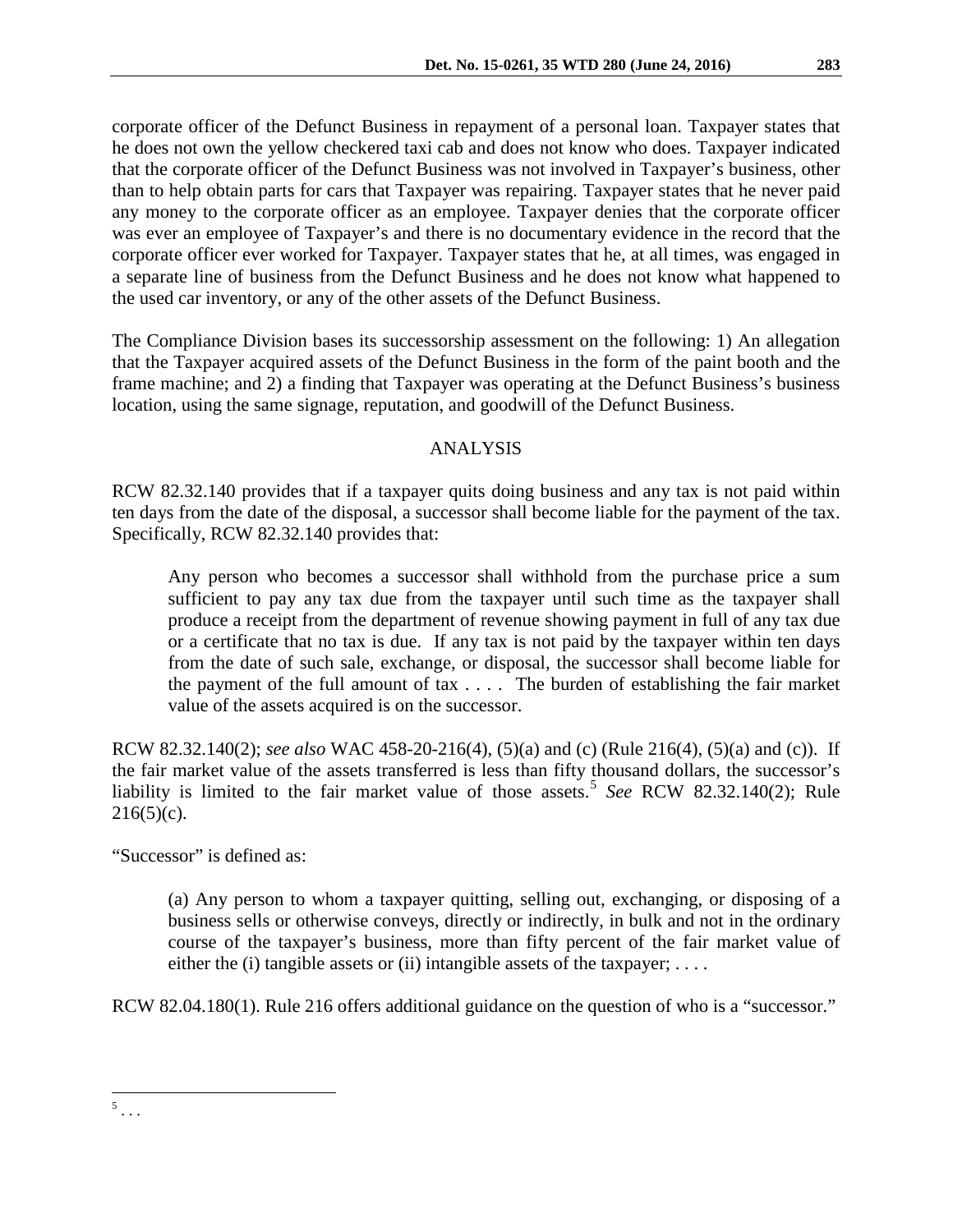(2) **Who is a "successor"?**

(a) **"Successor" on or after July 1, 2003.**

 $(i)$  RCW 82.04.180 provides that a "successor" is:

(A) Any person to whom a taxpayer quitting, selling out, exchanging, or disposing of a business sells or otherwise conveys, directly or indirectly, in bulk and not in the ordinary course of the taxpayer's business, more than fifty percent of the fair market value of either the (I) tangible assets or (II) intangible assets of the taxpayer;

(B) Any surviving corporation of a statutory merger; or

(C) Any person obligated to fulfill the terms of a contract as a surety or guarantor of a defaulting contractor, in which case the person is deemed a successor only to tax liability arising out of that contract.

(ii) A person, however, is not a "successor" if the person acquires more than fifty percent of the fair market value of the tangible or intangible assets of the taxpayer through insolvency proceedings, regular legal proceedings to enforce a lien, security interest, or judgment, or by repossession under a security agreement.

Rule 216(2).

Taxpayer is, therefore, a successor to the Defunct Business if: (1) the Defunct Business quit, sold out, exchanged, or disposed of its business; (2) the Defunct Business sold or otherwise conveyed, directly or indirectly; (3) in bulk or in the ordinary course of the Defunct Business's business; (4) more than fifty percent of the fair market value of either tangible or intangible assets; (5) to Taxpayer. *See* Det. No. 05-0313, 26 WTD 27 (2007).

In this case, most of the indicia of a successorship are missing. The only assets that the Compliance Division has shown were acquired by Taxpayer were the paint booth and the frame machine. However, the contract provided by Taxpayer shows that the transaction was between Taxpayer and the corporate officer of the Defunct Business in his personal capacity.<sup>[6](#page-4-0)</sup> While it may be possible that those pieces of machinery were indeed the property of the Defunct Business, there is no evidence provided to prove that fact. More importantly, there is no evidence in the record that the value of those pieces of machinery constituted more than fifty percent of the value of the [tangible assets of] Defunct Business. . . .

Moreover, there is no evidence that the Taxpayer acquired any of the Defunct Business's intangible assets. In successorship cases, the acquisition of the following types of intangible assets are often relevant: "[t]he predecessor's business/trade name, business address, business telephone number/answering service, customer list, and goodwill." 26 WTD at 30. In this case, the Taxpayer operated its business… [near] the Defunct Business, but there is [insufficient evidence] that [it] "acquired" … the Defunct Business [location]. Indeed, the evidence provided shows that Taxpayer rented space adjacent to the Defunct Business from a third-party landlord. There is no evidence that the Taxpayer acquired the Defunct Business's line of business, trade name, telephone number, customer list, or goodwill. Taxpayer was an auto body business and the

<span id="page-4-0"></span><sup>&</sup>lt;sup>6</sup> We note that the date of the contract between the corporate officer and the Taxpayer regarding the paint booth and the frame machine was September 3, 2014. This pre-dated the date the revocation was posted, September 23, 2014. Therefore, the Defunct Business was ostensibly still in business when the contract was executed and, at that point, still had the capacity to do business in the state.